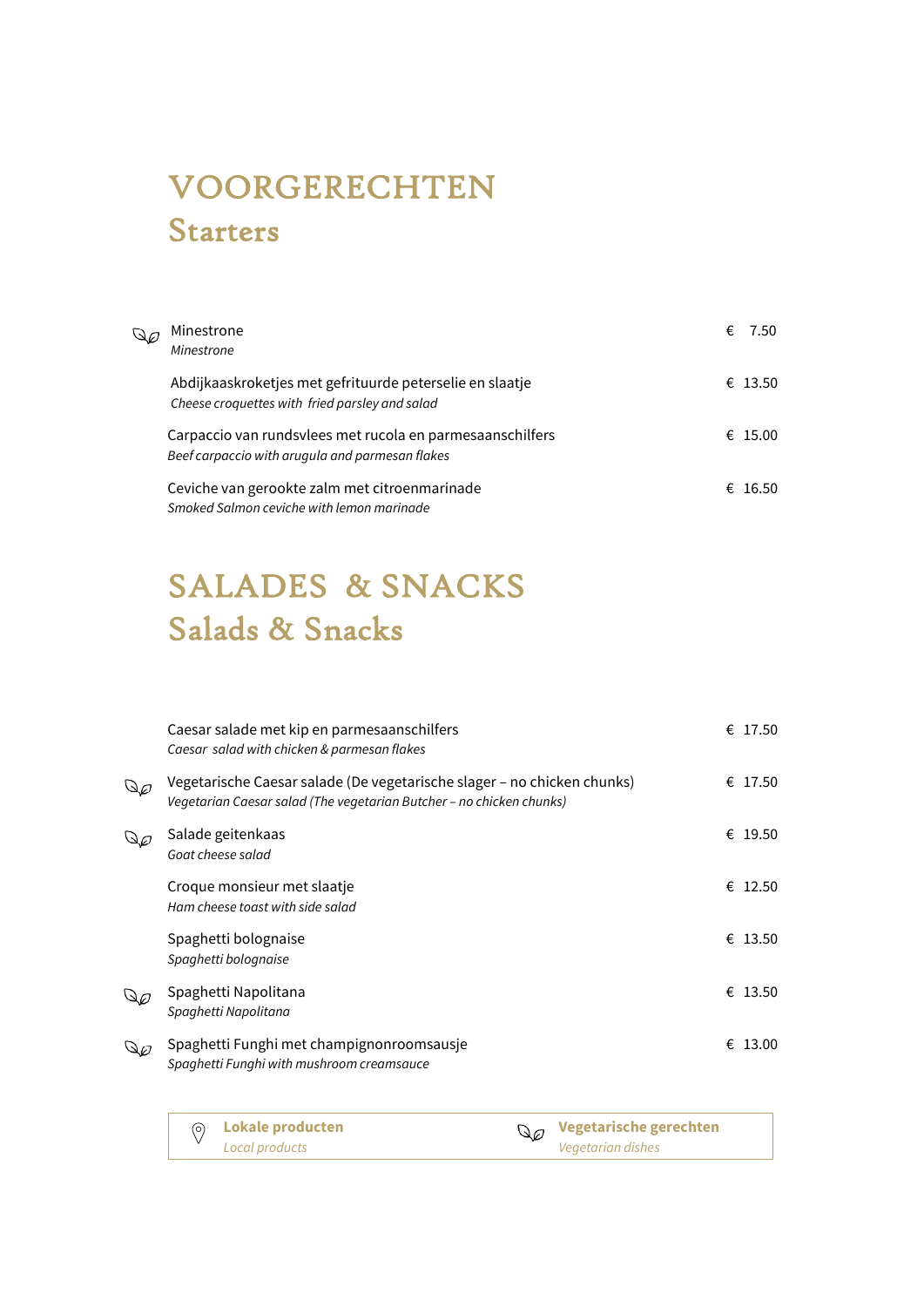## HOOFDGERECHTEN Main dishes

|     | In kruidenboter gebakken forel met krielaardappelen<br>Trout baked in herbbutter with new potatoes                                                                                                              | € 22.50 |
|-----|-----------------------------------------------------------------------------------------------------------------------------------------------------------------------------------------------------------------|---------|
|     | Wok van kip met rijst, kokos en curry<br>Stir baked chicken and rice with cocos and curry                                                                                                                       | € 21.50 |
| O)  | Steak Wit Blauw (190gr) met frietjes<br>keuze uit kruidenboter/ peper-, champignon- of béarnaisesaus<br>Steak Wit Blauw (190 gr) with fries<br>choice between herb butter/pepper-, mushroom- or béarnaise sauce | € 23.00 |
| (O) | Stoofpotje van varkenswangen<br>met Gents Gruutbier en Tierentynmosterd<br>Porc cheeks stew with Gruut Beer (local) and Tierentynmustard                                                                        | € 21.50 |
|     | Pasta pesto met geroosterde groenten<br>Pasta pesto with roasted vegetables                                                                                                                                     | € 18.50 |

## BIJGERECHTEN Side dishes

| Groene salade / rucolasalade<br>Green salad / arugula                     | $\epsilon$ 2.00 |
|---------------------------------------------------------------------------|-----------------|
| Gebakken champignon / gebakken witloof<br>Baked mushrooms / baked chicory | € 2.50          |
| Supplement ketchup / mayonnaise<br>Supplement ketchup / mayonnaise        | € 0.50          |